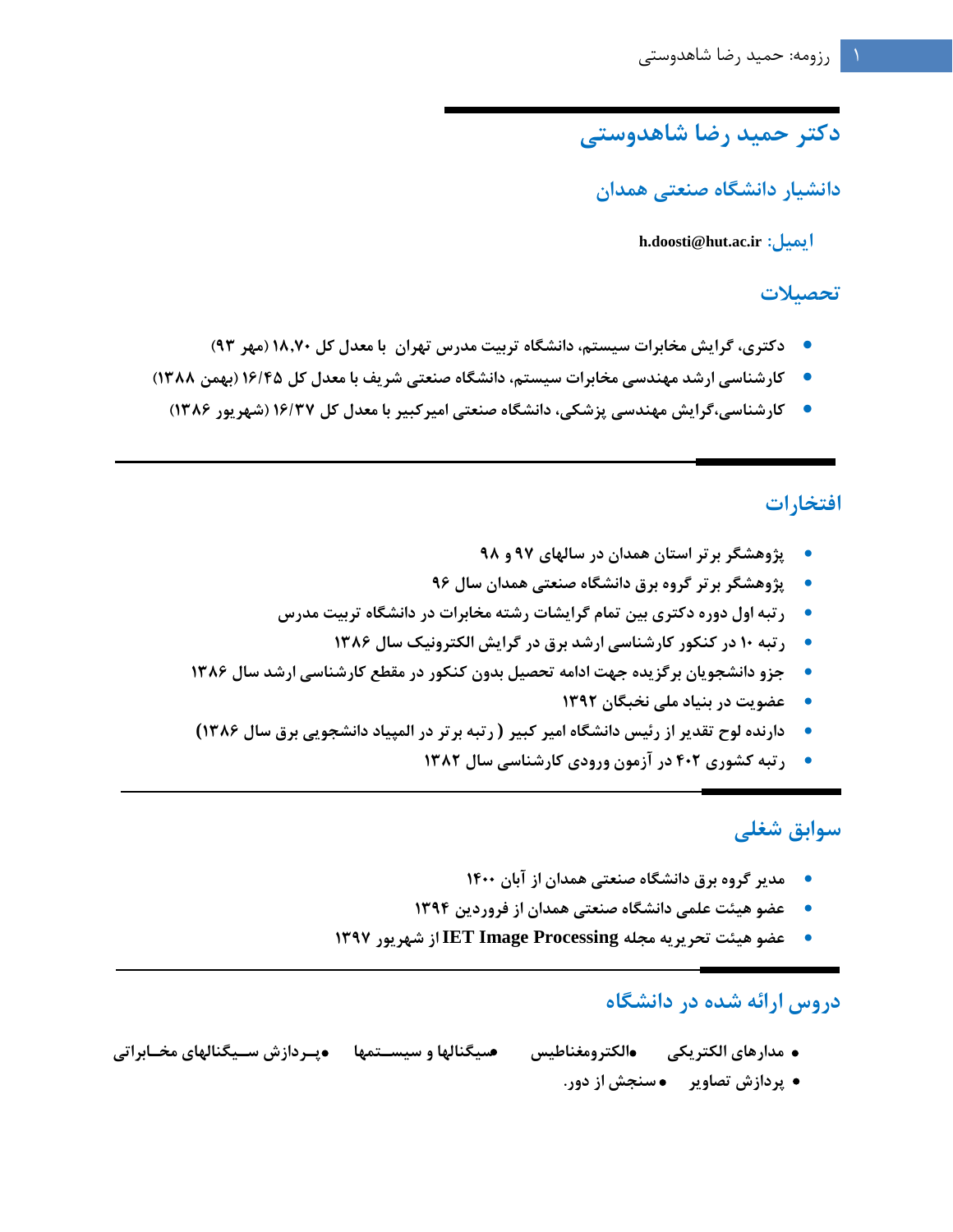#### **مهارتها**

- .**LaTeX** و **Python** ،**MATLAB** : افزارها نرم
- کُدنويسی به زبانهاي **MATLAB**، **C** و **Python**.
	- تسلط به زبان انگلیسی: بسیار خوب
- مدارک بین المللی زبان )**590/677=PBT TOEFL** )و )**1120/1600= GRE**)

## **پايان نامه ها**

- **پاياننامه کارشناسی:** ارائه روشی جديد به منظور خوشه بندي واجهاي زبان فارسی)دکتر فرشاد الماس گنج ، دانشگگا صنعتی امیر کبیر).
- پ**اياننامه کارشناسی ارشد:** بررسی عوامل خطا در رادار منوپالس و ارائه رامهای بهبود خطا در آن (دکتر محمد حسـن باستانی ، دانشگاه صنعتی شريف).
- پ**اياننامه دکتری**: افزايش اطلاعات مکانی تصاوير چندطيفی با اسـتفاده از ادغـام تصـاوير چنـدطيفی و تکرنـگ (دکتـر حسن قاسمیان، دانشگاه تربیت مدرس).

## **داور مجالت**

- 1- Information fusion (**Impact Factor 12.97**)
- 2- IEEE Transactions on Geoscience and Remote Sensing (**Impact Factor 5.6**)
- 3-Digital Signal Processing (**Impact Factor 3.38**)
- 4-Signal Processing (**Impact Factor 4.66**)
- 5-Biomedical Signal Processing and Control (**Impact Factor 3.88**)
- 6- IEEE Geoscience and Remote Sensing Letters (**Impact Factor 3.96**)
- 7- International Journal of Pattern Recognition and Artificial Intelligence (**Impact Factor 1.37**)
- 8- International Journal of Remote Sensing (**Impact Factor 2.97**)

## **پايان نامه دانشجويان تحصیالت تکمیلی**

**-1 حذف نويز تصاوير سیاه و سفید با استفاده از روس های مبتنی بر تبديالت زمان – فرکانس، سیده محیا هزاوهای )پايیز .)96**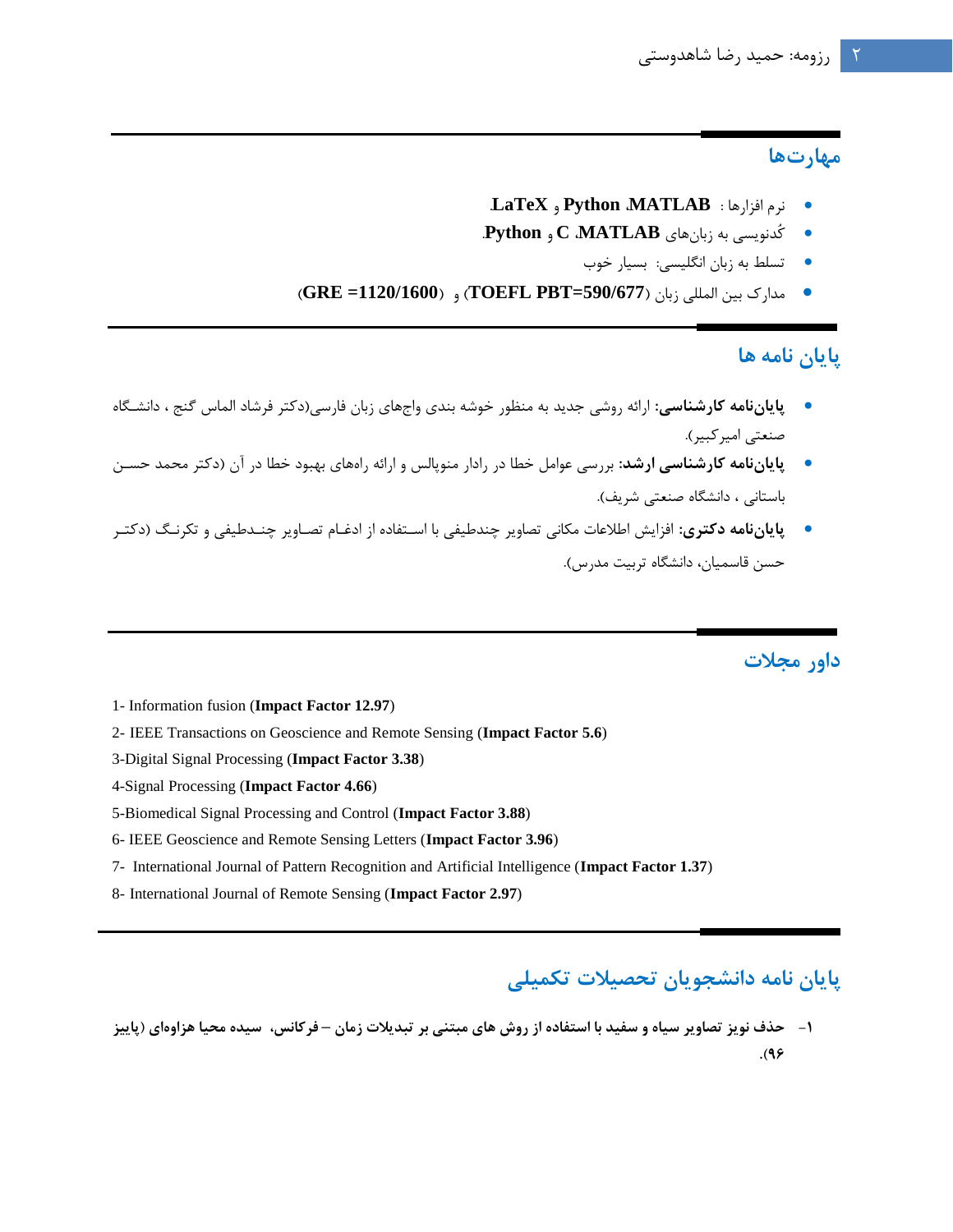- **-2 استخراج ويژگی های غیر خطی به منظور طبقه بندی تصاوير ابر طیفی با نمونه آموزشی محدود، نیره جواهری معز )پايیز 96(.**
	- **-3 ادغام تصاوير PET و MRI به منظور حفظ اطالعات حیاتی و ساختاری، عادل محرابی )پايیز 97(.**
	- -4 **واترمارکینگ تصاوير سطح خاکستری مقاوم نسبت به حمالت هندسی، محمد صالحی )پايیز 97(.**
		- **-5 استخراج ويژگی مبتنی بر شی با استفاده از قطعه بندی تصاوير، زهرا طباطبايی )پايیز 98(**
			- **-6 حذف نويز تصاوير آلتراسونیک با استفاده از تکنیک های مدرن يادگیری ماشین )پايیز 98(**
		- **-7 پیشنهاد يک روس جديد تعمیم حذف نويز تصاوير سیاه و سفید به تصاوير رنگی )پايیز 99(**
		- **-8 يک روس جديد افزايش وضوح تصاوير با استفاده از ابزارهای نوين يادگیری ماشین )پايیز 99(**

### **مقاالت منتشر شده در مجالت**

1) **Shahdoosti, H.R.** and Tabatabaei, Z., 2020. Object-based feature extraction for hyperspectral data using firefly algorithm. *International Journal of Machine Learning and Cybernetics*, 11(6), pp.1277- 1291.

2) **Shahdoosti, H.R.** and Rahemi, Z., 2019. Edge-preserving image denoising using a deep convolutional neural network. *Signal Processing*, 159, pp.20-32.

3) **Shahdoosti, H.R.** and Hazavei, S.M., 2019. A new compressive sensing based image denoising method using block-matching and sparse representations over learned dictionaries. *Multimedia Tools and Applications*, 78(9), pp.12561-12582.

4) **Shahdoosti, H.R.** and Javaheri, N., 2019. A new kernel fuzzy based feature extraction method using attraction points. *Multidimensional Systems and Signal Processing*, 30(2), pp.1009-1027.

5) **Shahdoosti, H.R.** and Tabatabaei, Z., 2019. MRI and PET/SPECT image fusion at feature level using ant colony based segmentation. *Biomedical Signal Processing and Control*, 47, pp.63-74.

6) **Shahdoosti, H.R.** and Mehrabi, A., 2018. MRI and PET image fusion using structure tensor and dual ripplet-II transform. *Multimedia Tools and Applications*, 77(17), pp.22649-22670.

7) **Shahdoosti, H.R.** and Javaheri, N., 2018. A fast algorithm for feature extraction of hyperspectral images using the first order statistics. *Multimedia Tools and Applications*, 77(18), pp.23633-23650.

8) **Shahdoosti, H.R.** and Mehrabi, A., 2018. Multimodal image fusion using sparse representation classification in tetrolet domain. *Digital Signal Processing*, 79, pp.9-22.

9) **Shahdoosti, H.R.** and Hazavei, S.M., 2017. Combined ripplet and total variation image denoising methods using twin support vector machines. *Multimedia Tools and Applications*, 42, pp.1-19.